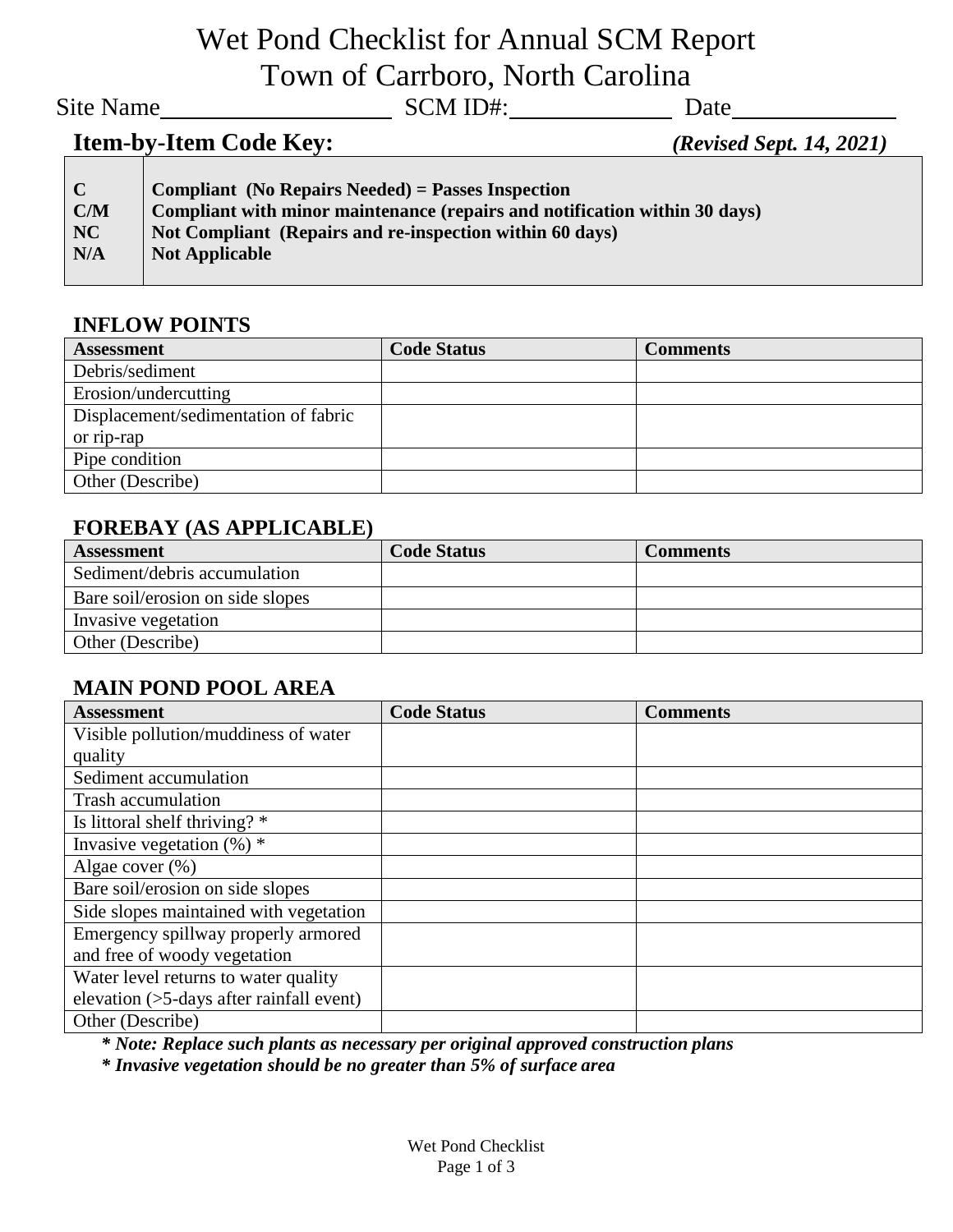# Wet Pond Checklist for Annual SCM Report Town of Carrboro, North Carolina

Site Name
<u>
SCM ID#:
Date</u>
Date

| <b>EMBANKMENT</b>                   |                    |                 |
|-------------------------------------|--------------------|-----------------|
| <b>Assessment</b>                   | <b>Code Status</b> | <b>Comments</b> |
| Bare soil, erosion, loss of dam     |                    |                 |
| material                            |                    |                 |
| Shrubs/trees present $($ >3'tall) * |                    |                 |
| Animal burrows                      |                    |                 |
| Grass cover is eroding/unhealthy    |                    |                 |
| Signs of seepage on downstream      |                    |                 |
| face                                |                    |                 |
| Signs of structural failure (e.g.   |                    |                 |
| horizontal/vertical cracks)         |                    |                 |
| Upslope, top, and downslope         |                    |                 |
| maintained as mowed                 |                    |                 |
| Condition of soil on dam: bare      |                    |                 |
| spots or loss of dam material?      |                    |                 |
| Other (Describe)                    |                    |                 |

*\* Note: It is recommended that a dam specialist be consulted regarding established trees growing on a dam. Owner may choose to leave trees provided they are not adversely affecting SCM functionality or creating a hazardous condition (via roots. However, the Town assumes no liability for any damage caused by remaining trees on the dam.*

#### **OUTLET DEVICE**

| <b>Assessment</b>                     | <b>Code Status</b> | <b>Comments</b> |
|---------------------------------------|--------------------|-----------------|
| Obstructed pipe, trash rack, or       |                    |                 |
| draw-down orifice                     |                    |                 |
| Erosion/undercutting                  |                    |                 |
| Joint failure/loss of grout material, |                    |                 |
| soil piping                           |                    |                 |
| Overall structural condition          |                    |                 |
| Leaking devices                       |                    |                 |
| Sediment in pipe                      |                    |                 |
| Displacement of fabric/rip-rap        |                    |                 |
| Other (Describe)                      |                    |                 |

*\* Note: It is recommended that the pond drain be exercised twice a year to prevent freezing*

#### **MISCELLANEOUS**

| <b>Assessment</b>               | <b>Code Status</b> | <b>Comments</b> |
|---------------------------------|--------------------|-----------------|
| Trash/debris                    |                    |                 |
| Access                          |                    |                 |
| Evidence of routine maintenance |                    |                 |
| being performed?                |                    |                 |
| Other (Describe)                |                    |                 |